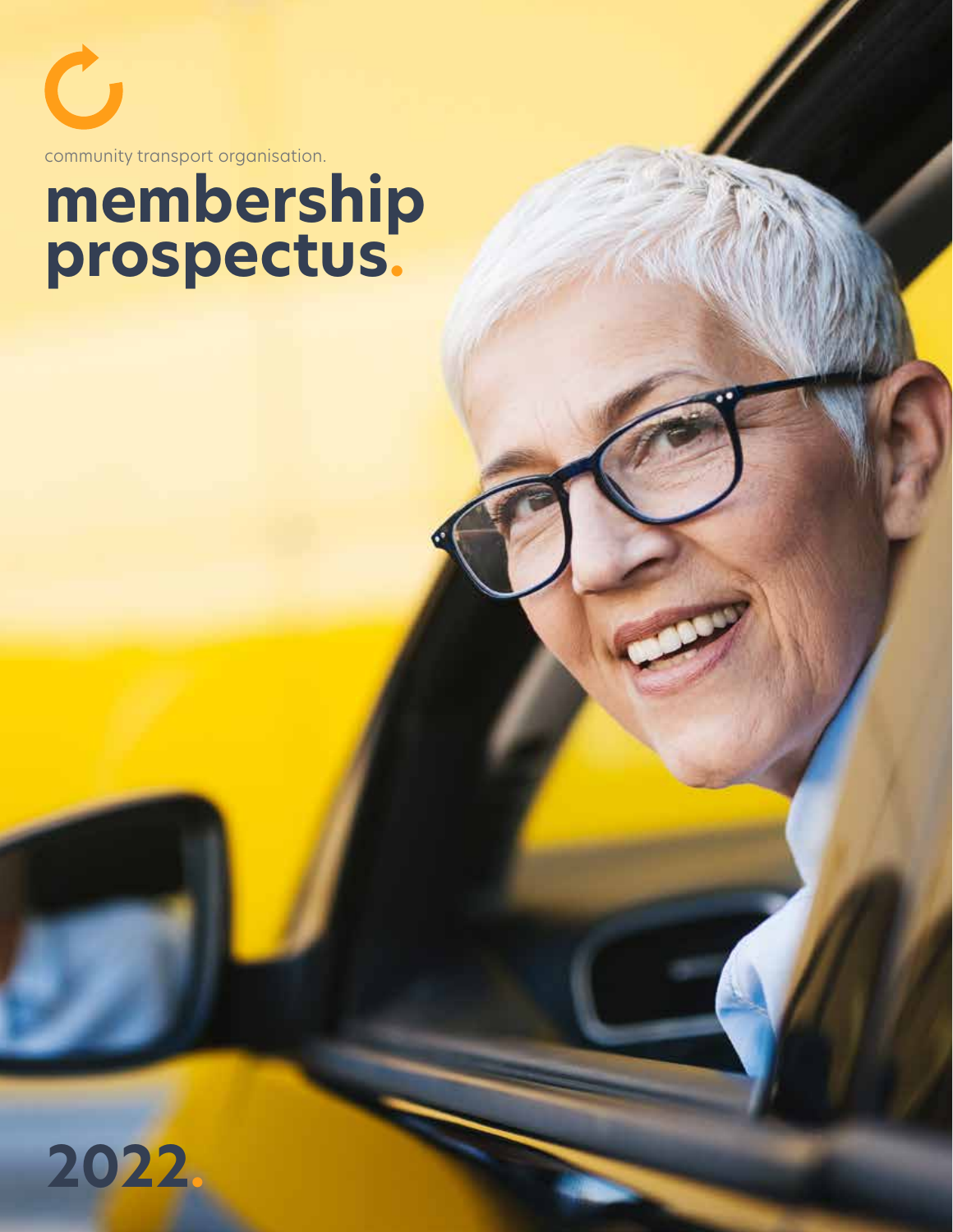#### **our core values.**

**we care about all people. we support our members. we advocate to government. we respect our staff, members & the wider community. we innovate and adapt towards change. we always act with integrity.**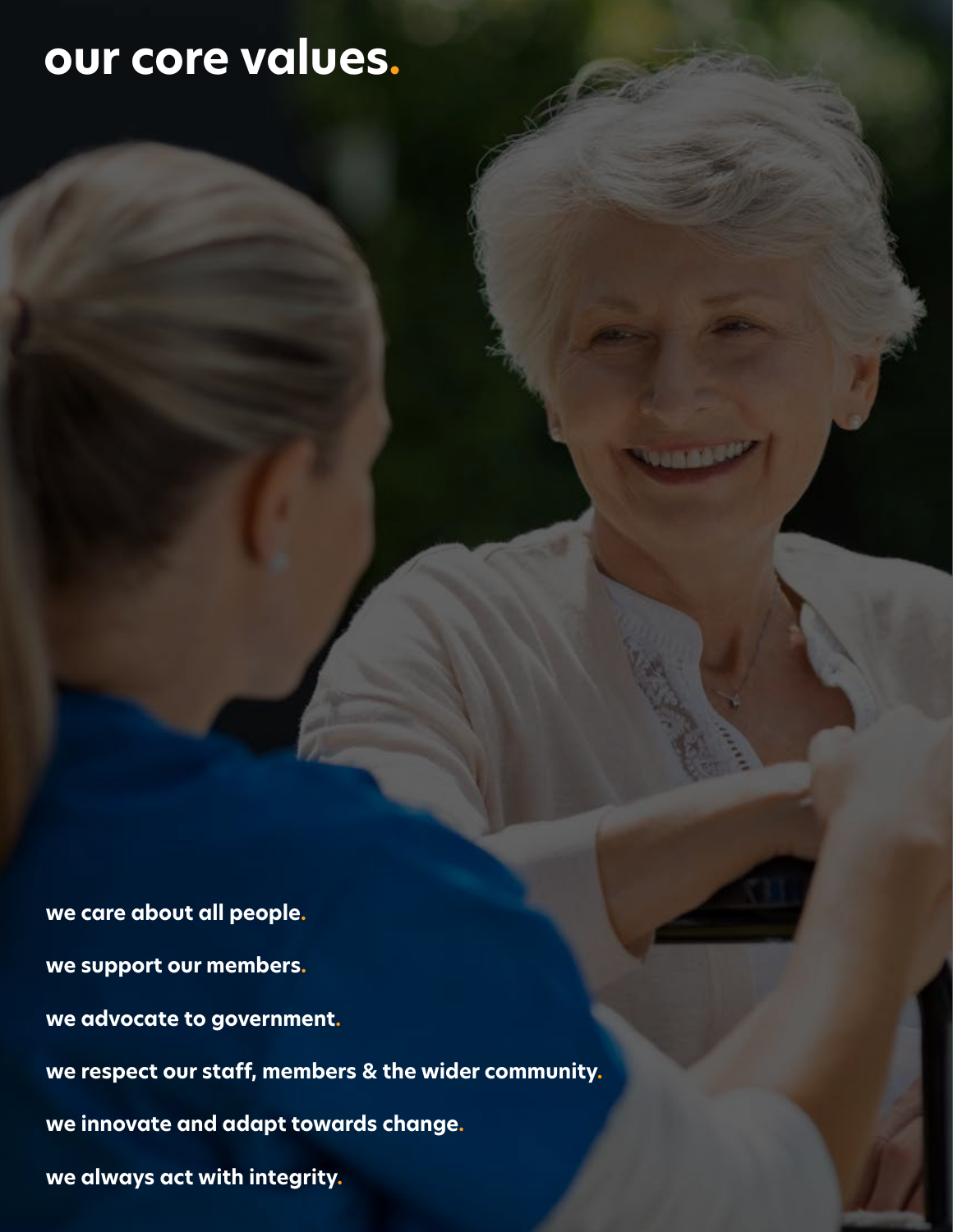## **join us.**



Membership with the Community Transport Organisation (CTO) ensures your organisation is aligned with a strong and supportive community, working together to build the longevity of Community Transport.

The CTO is the Peak Body for Community Transport, providing valuable support and enriched transport specific programs focused on building capacity, innovation and growth for the sector.

The CTO partners with members to build a transport sector that is responsive to the local environment, flexible and innovative.

We envision a Community Transport Sector that is aspirational and innovative. A human centric sector which focuses on connection and wellbeing. Where we support individuals, share tools, relationships and resources for a thriving transport ecosystem.

Membership with the CTO means that you will benefit from leadership, advocacy, lobbying, relationship building, networking, information and resource pathways, education, innovative thought and research to drive change toward a strong, inclusive, vibrant and cutting edge community transport sector.

The voice of Community Transport, the CTO seeks collaborations with a vast range of stakeholders, to challenge the status quo, to carve a path toward a vital Community Transport Sector.

Please join us on this critical journey.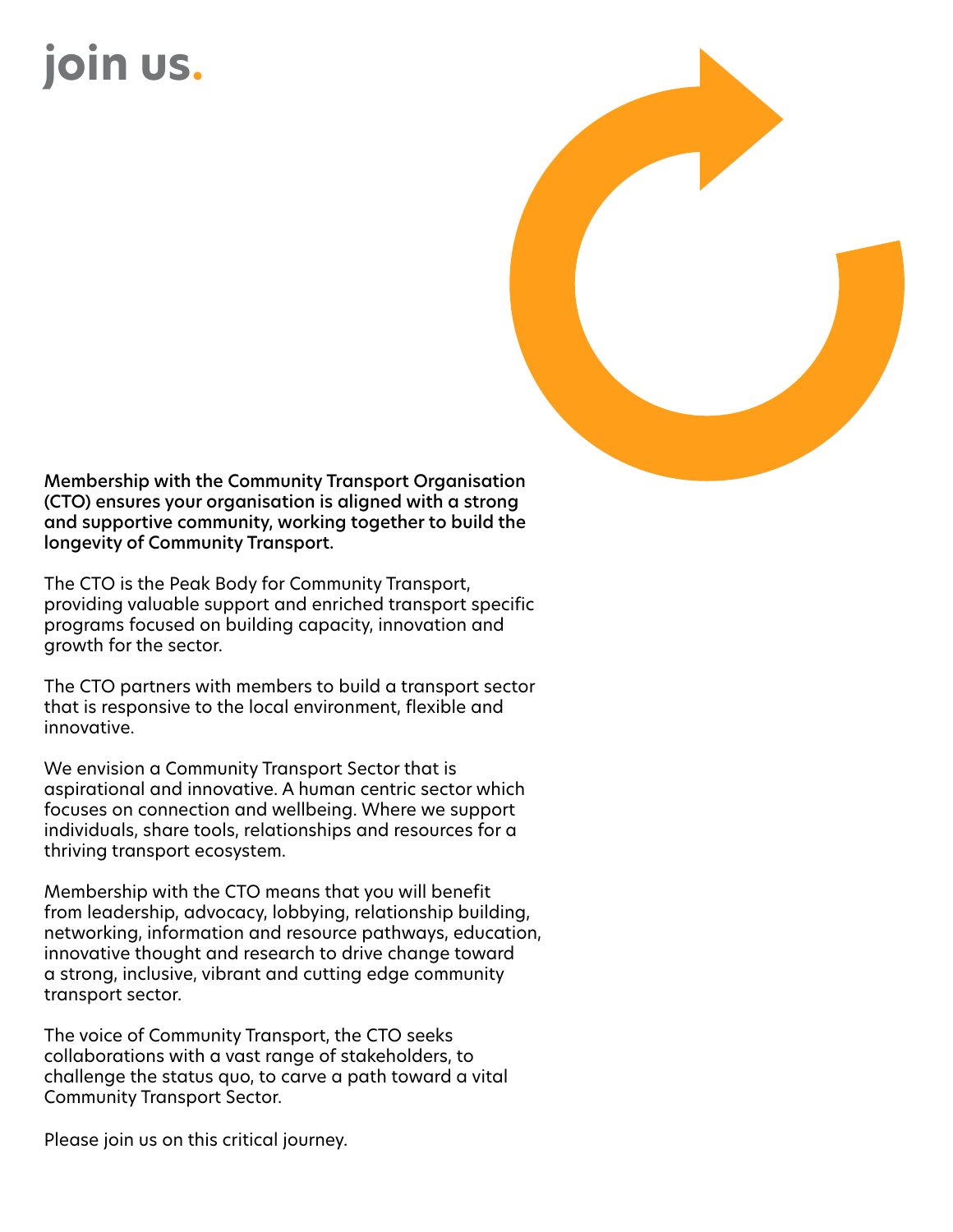CTO Board Members & Management left to right: Paddianne Archdale, Tara Russell, Ben Jackson, Kathy Dickson, Isaac Smith, Vicki Lennox. Missing from photo: Greg Stanger, Debbie Organ, Sally Walters, Kathryn Akre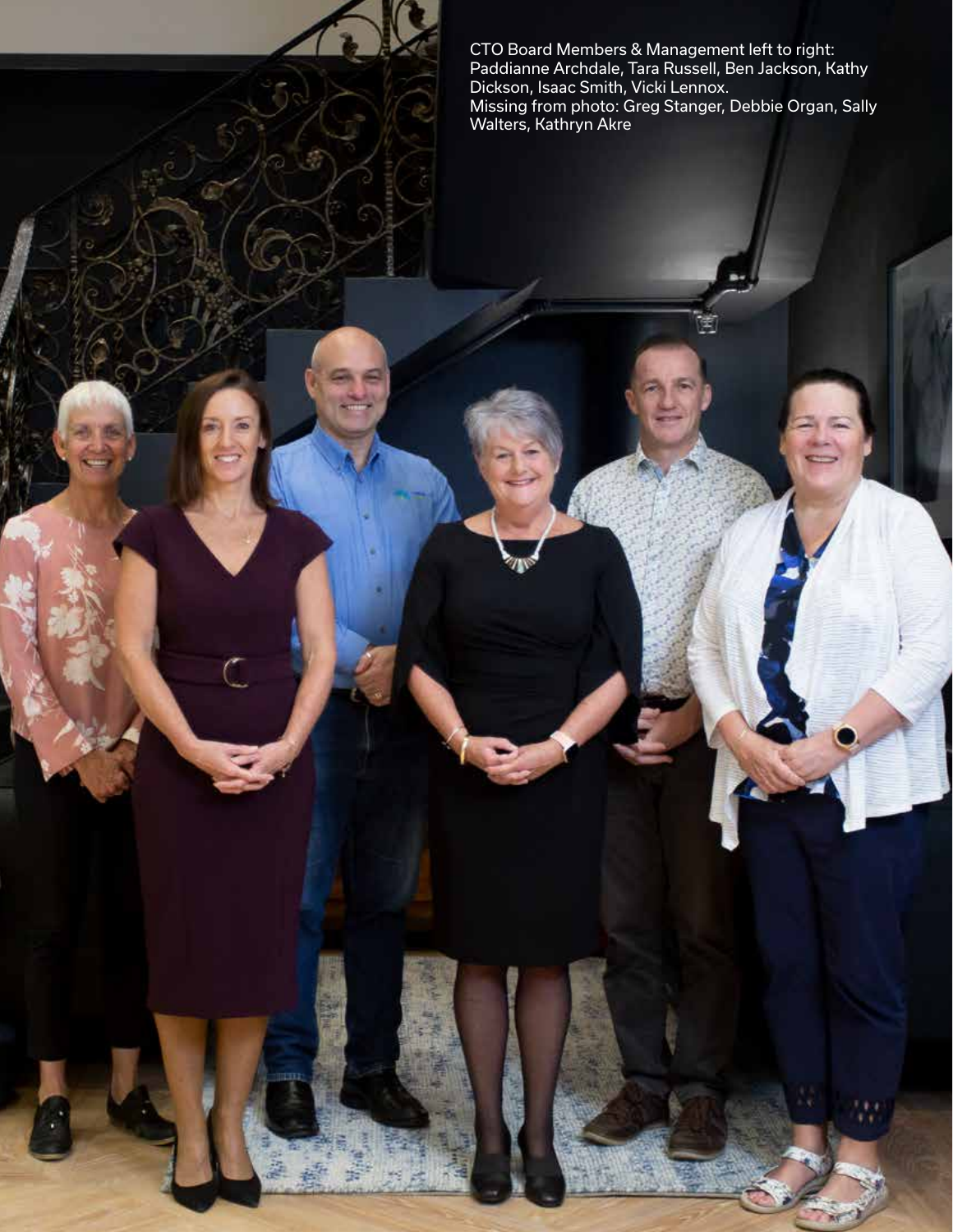#### **message from the Board.**

The Community Transport Sector finds itself at the centre of reform, transition and change. To be a part of the sector at this time, is indeed a privilege. Community Transport is a diverse and critical service for our communities across metro, regional, rural and remote areas. The CTO Board embraces its obligation to support each other, to embrace all perspectives and to find a way forward to ensure a strong and vital Community Transport Sector remains available for all Australian communities.

The CTO Board will continue to invest in sector research that supports advocacy from a place of strength. Drawing upon independent empirical data to support the impact that Community Transport has on community. This will allow us to look forward, and to set a strong and relevant strategic direction.

There is still a long way to go – We welcome you to join us on this journey.

Join us, as we work toward a vision of a community that is entirely connected through transport.

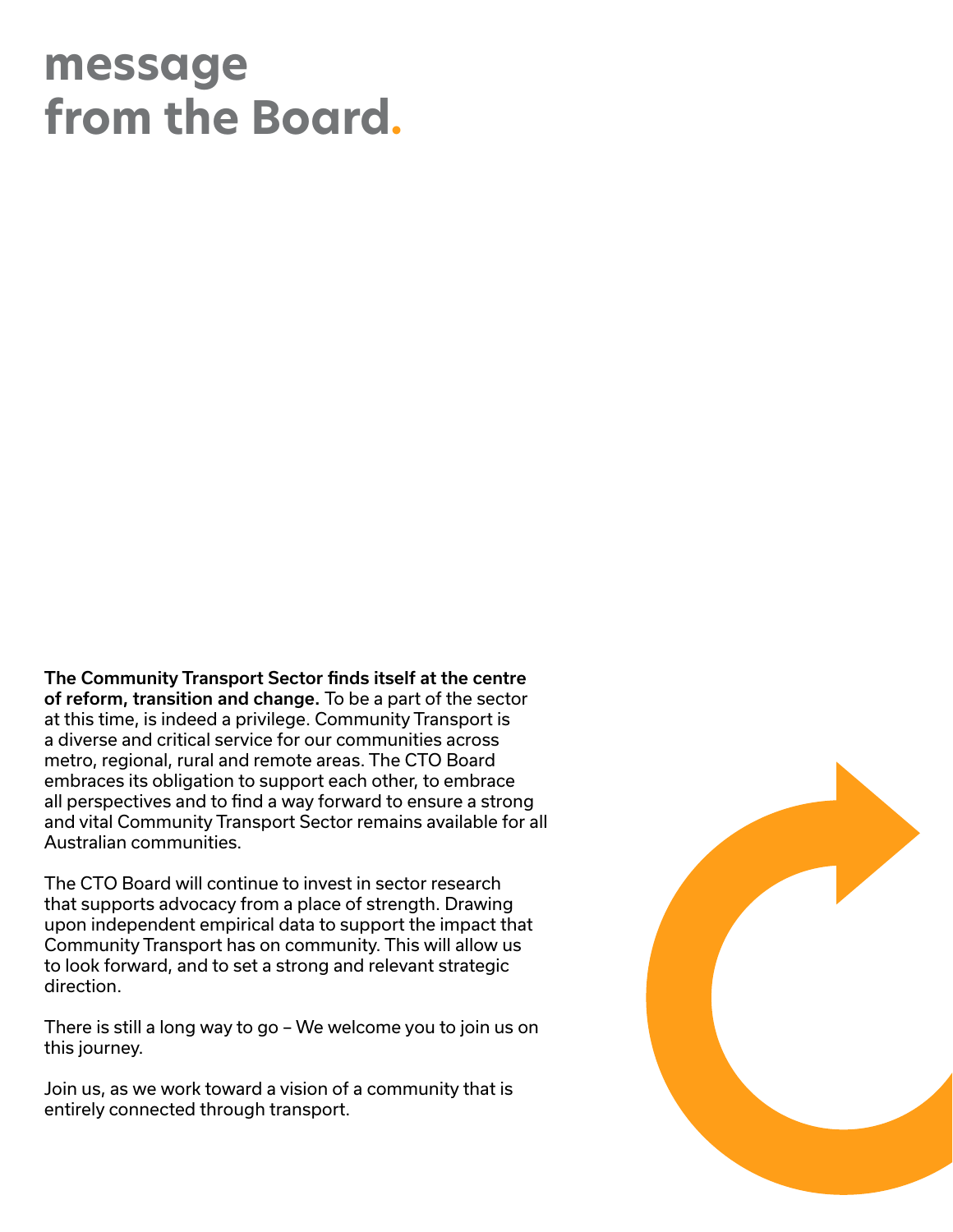**our vision. a community that is entirely connected through transport.**

**our mission. to support all members to provide inclusive, equitable and affordable transport to the community.**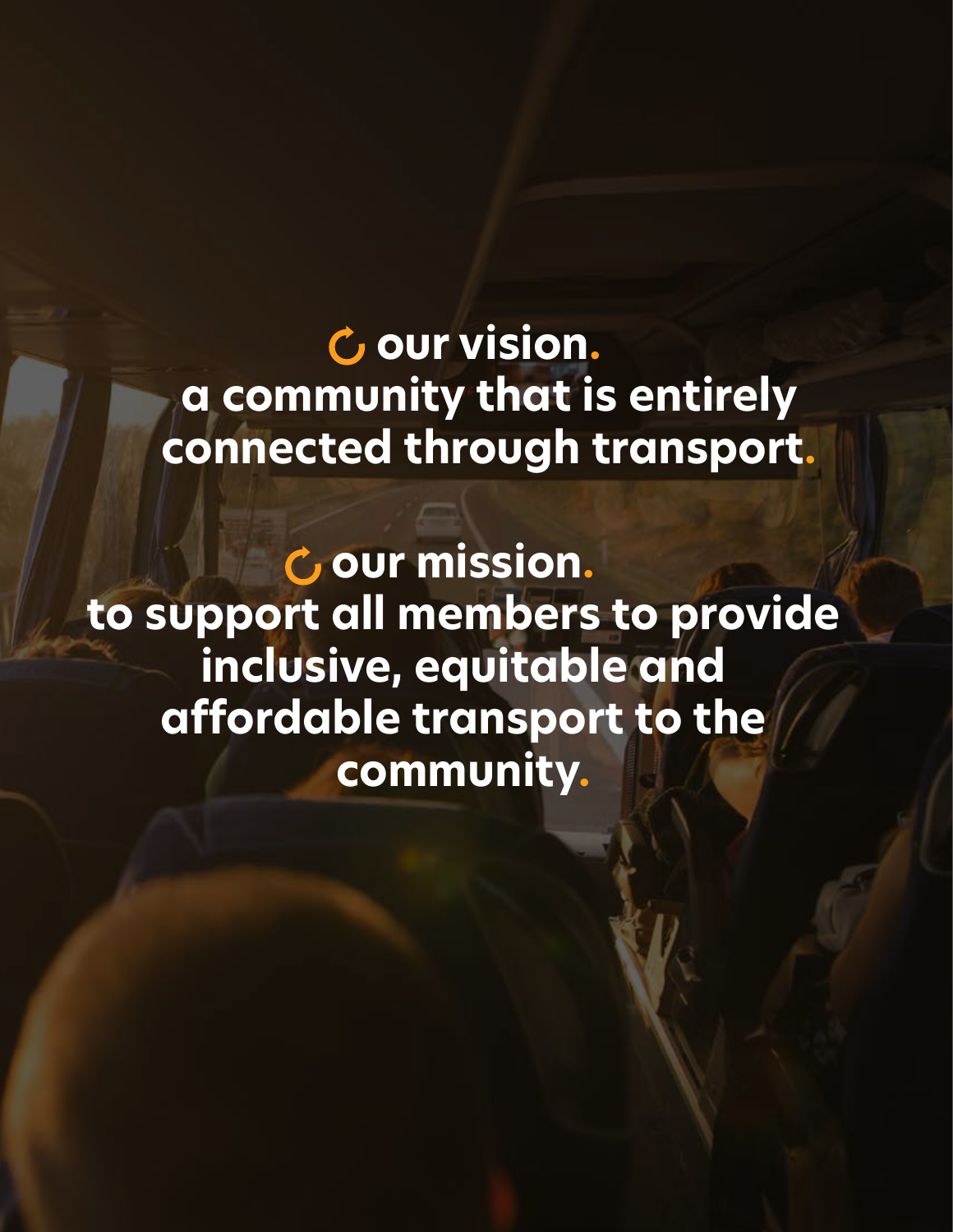#### **member benefits.**

**CTO memberships gives you and your organisation access to:**

Strong Information Pathways – weekly newsletter and Industry knowledge-based webinars (two per month).

Relevant and current website plus CT Solutions for peer connections and discussions – keeping the sector connected.

Issues identification, risk mitigation and solution finding.

Advocacy through Government, both State and Federal.

Participation in sector wide research, consultation and discussion forums.

Partner with members to plan and innovate for future efficiency, productivity, growth and sustainability.

Annual conference October 2022.

Representation at stakeholder forums like ACTA, ACCPA, ACOSS, ATAC and more.

Access to Partner relationships.

Training and professional development support.

Cultivation of strong cross sector stakeholder relationships.

Marketing and Communications resources and support.

Strong sector leadership.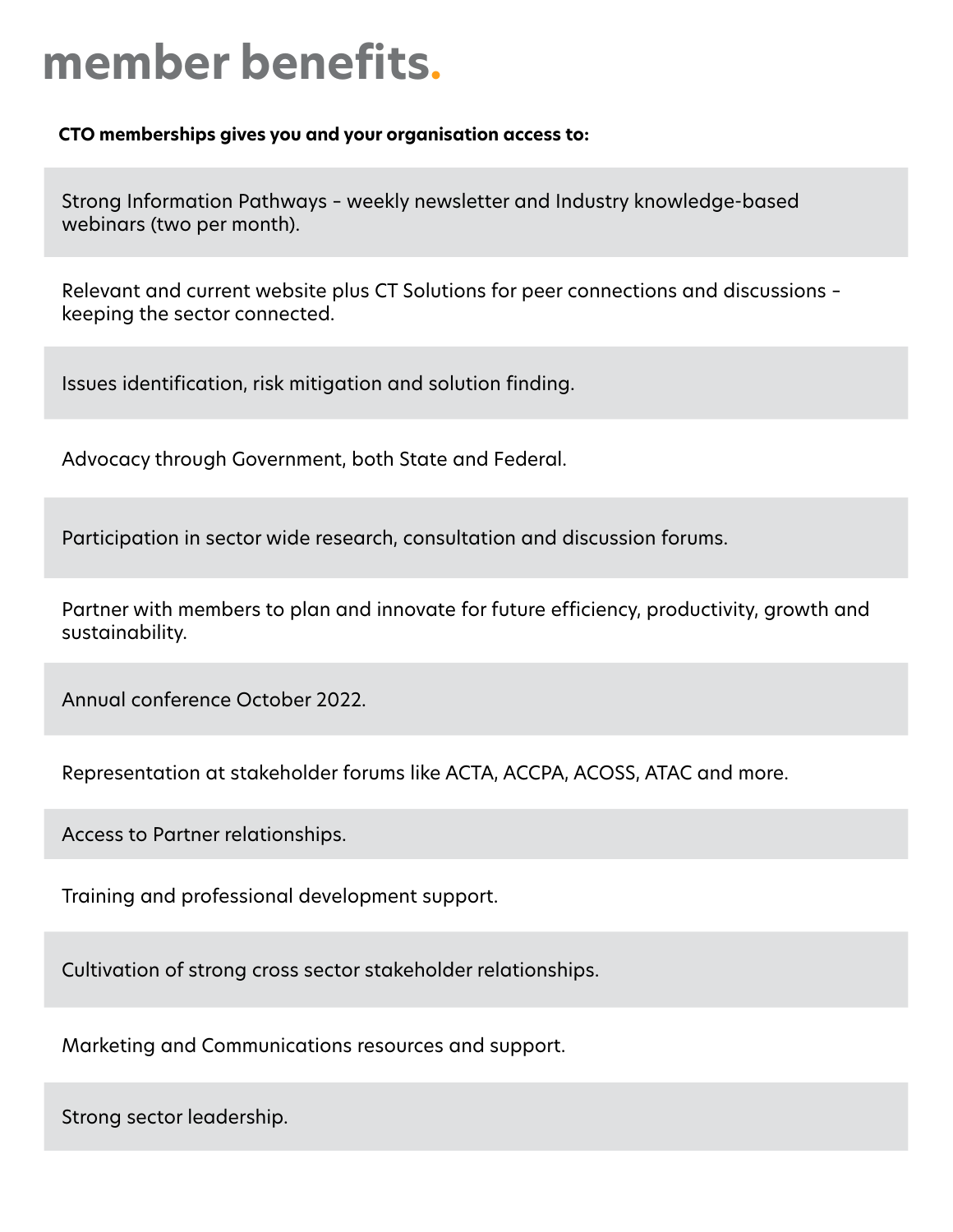#### **our actions.**

Partner across community, government and private sector to enhance the position of the CTO members and the industry as a whole.

Advocacy at the highest levels of the Federal Government to express the position of community transport within the Support at Home Reform consultation.

Advocate for the need for inclusive, accessible and affordable transport to keep communities connected.

Promote the wellbeing benefits of transport access and the necessary role transport plays in maintaining independence and connectedness.

Seek capacity building opportunities for member organisations that support better, smarter and more efficient business development.

Create the space for organisations to collaborate, communicate and innovate together for the mutual promotion of the sector.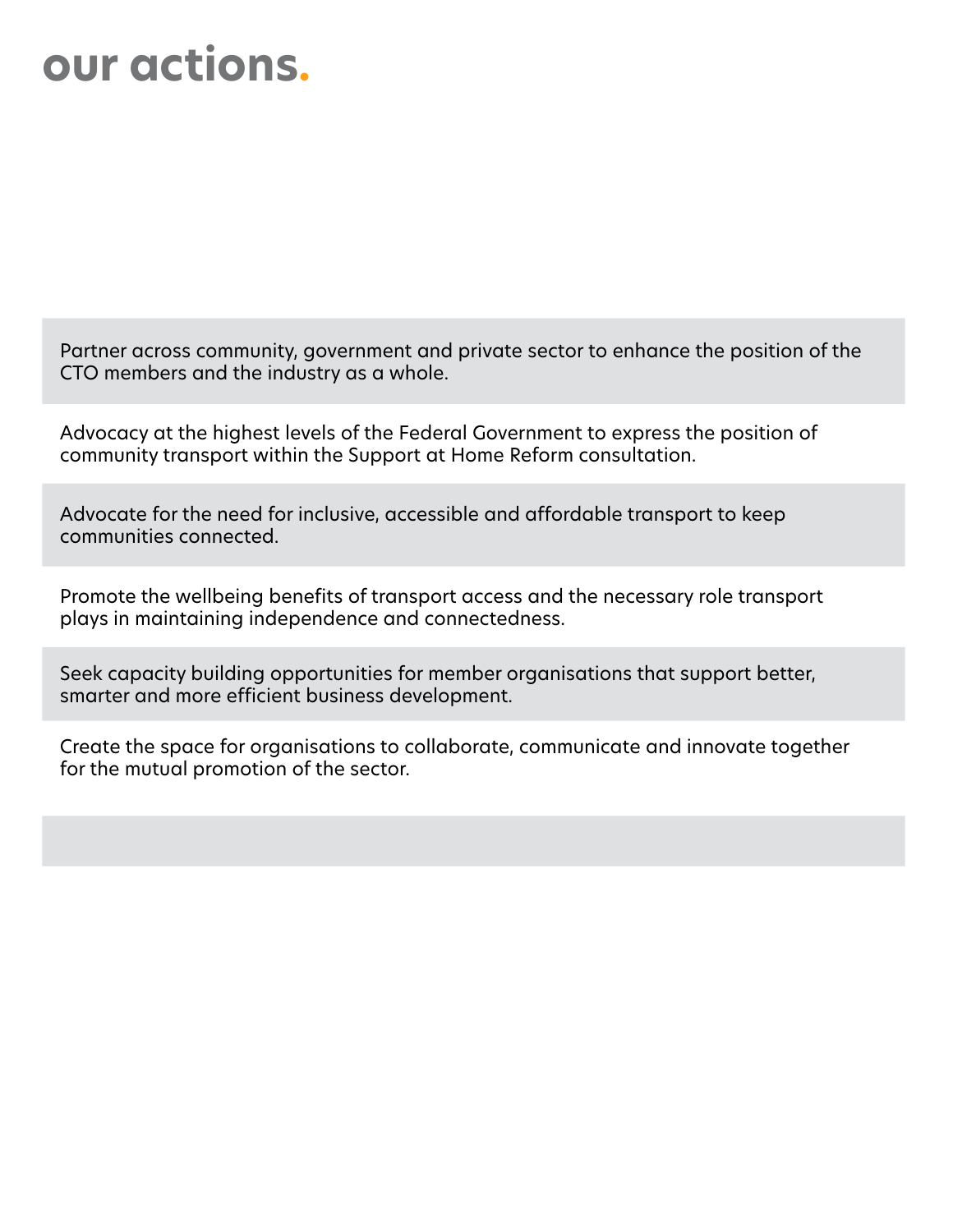# **membership levels.**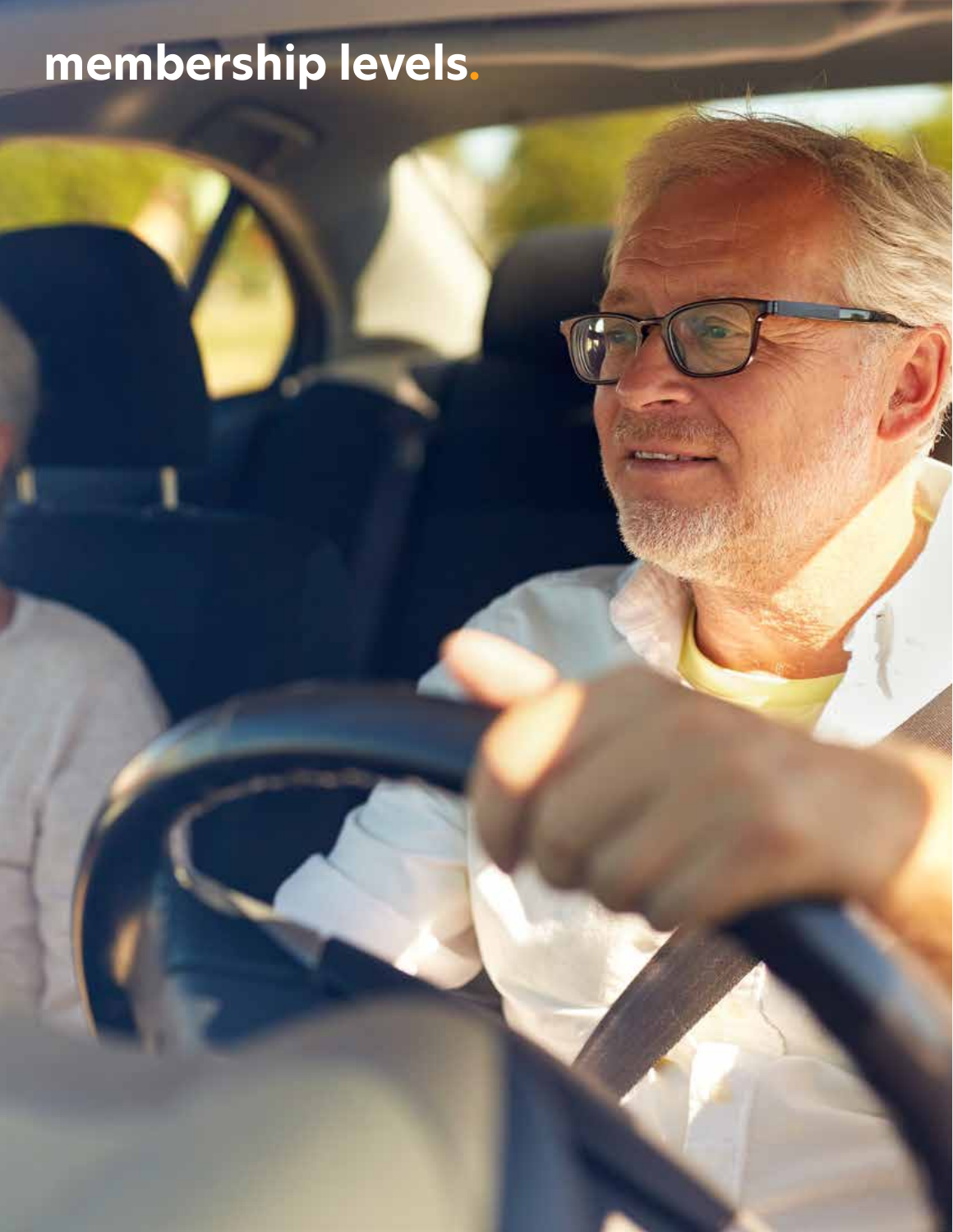#### **category one.**

CTO aims to ensure that membership is inclusive and attainable for all members small, large and in between.

Category 1 membership is available to an entity that provides community transport services within NSW. This may be a funded service (CHSP or CTP).

- $\checkmark$  Have voting rights at general meetings
- $\checkmark$  Access only website resources<br> $\checkmark$  Weekly e-newsletters
- $\checkmark$  Weekly e-newsletters<br> $\checkmark$  Sector updates
- $\checkmark$  Sector updates<br> $\checkmark$  Access to CTO h
- $\checkmark$  Access to CTO hosted webinars<br> $\checkmark$  Shared posts on CTO social mec
- $\checkmark$  Shared posts on CTO social media<br> $\checkmark$  Ability to stay connected with sect
- Ability to stay connected with sector news
- $\checkmark$  Ability to feed into the CTO advocacy and networking platforms<br> $\checkmark$  Have your voice heard
- Have your voice heard
- $\checkmark$  Surveys
- $\checkmark$  Social media support
- $\checkmark$  Access to corporate partnership discounts
- $\checkmark$  Discounted CTO Conference and events ticketing

#### See Fee Schedule.

#### **category two.**

Category 2 membership is available to an entity that provides community transport in any other state or territory, or an entity that does not provide community transport but has a transport interest

- $\checkmark$  Can attend general meetings but do not have voting rights
- $\checkmark$  Access to CTO hosted webinars
- $\checkmark$  Access only website resources
- $\checkmark$  Weekly e-newsletters
- $\checkmark$  Sector updates
- $\checkmark$  Shared posts on CTO social media
- $\checkmark$  Ability to stay connected with sector news
- $\checkmark$  Have your voice heard
- $\checkmark$  Discounted CTO Conference and events ticketing

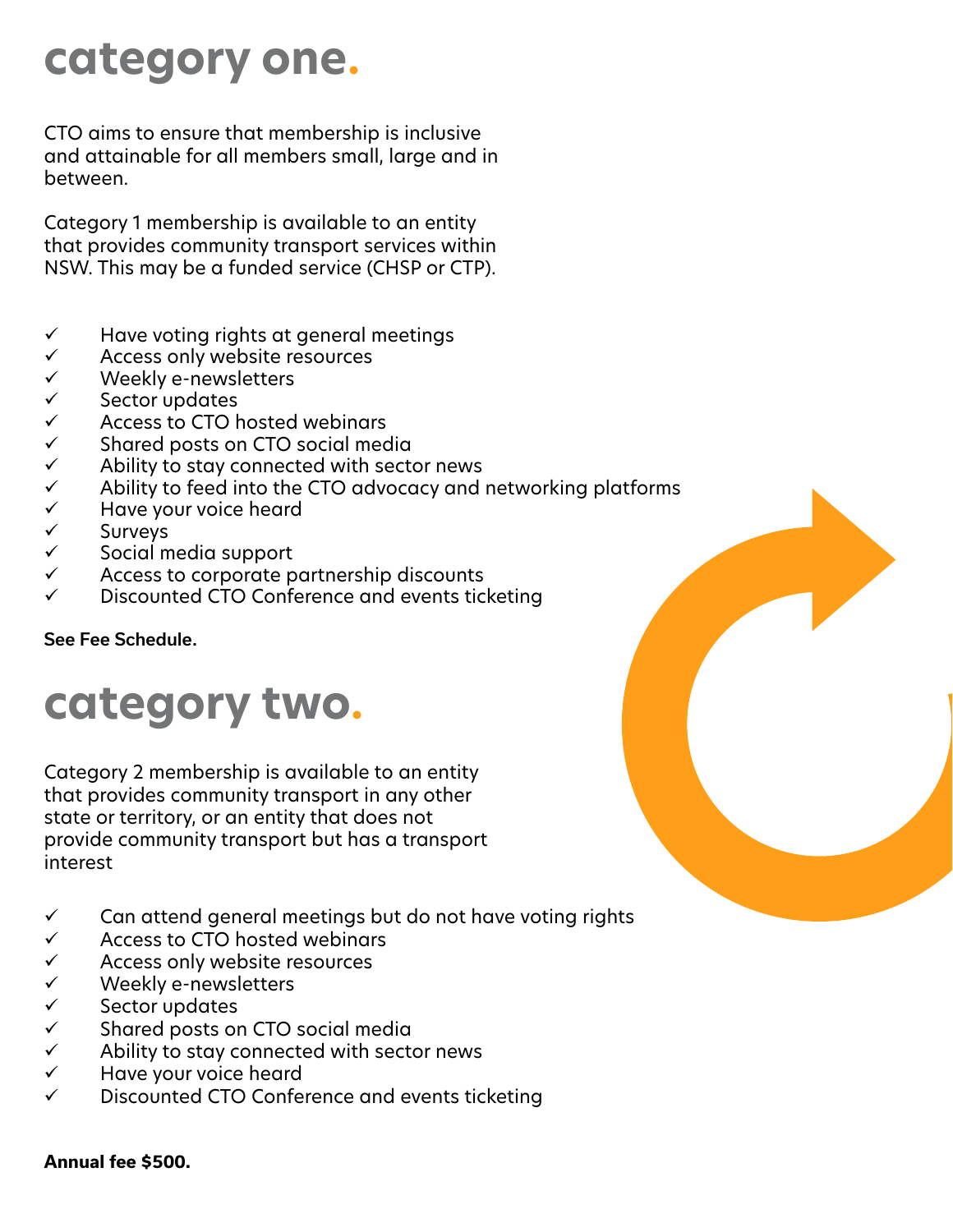#### **mentorship program.**

This category is open to community transport providers operating within NSW, and who fall within Level 1 on the membership fee structure.

The Mentorship Program is an aspirational program that aims to expand membership to include organisations who otherwise may not be able to enjoy the support and benefits provided by the CTO.

To apply for this category of membership, please tick the box on the attached form.

You will be asked to fill in an additional application form specific to the mentorship program which will allow the CTO to match you with a partner who will complement your skill and experience.

We then facilitate your relationship in order to ensure you both get the most out of the match.

You will be required to provide 2020 audited financials as a part of the application.

Members who qualify for this scheme will:

- Receive allocated grant funding to cover their Category 1 membership Fees.
- Benefit from all CTO member benefits as outlined in Category 1.
- Be paired with a complimentary mentor.

The mentorship relationship is designed to provide a level of support mutually agreed upon by both parties.

The goal is to provide advice and guidance, greater understanding of the sector, and ultimately to build a safe and supportive relationship that promotes stability and growth.

The program seeks to strengthen our sector and provide growth and leadership opportunities to both mentors and mentees.

If you have any questions about this initiative, please do not hesitate to reach out for a discussion.

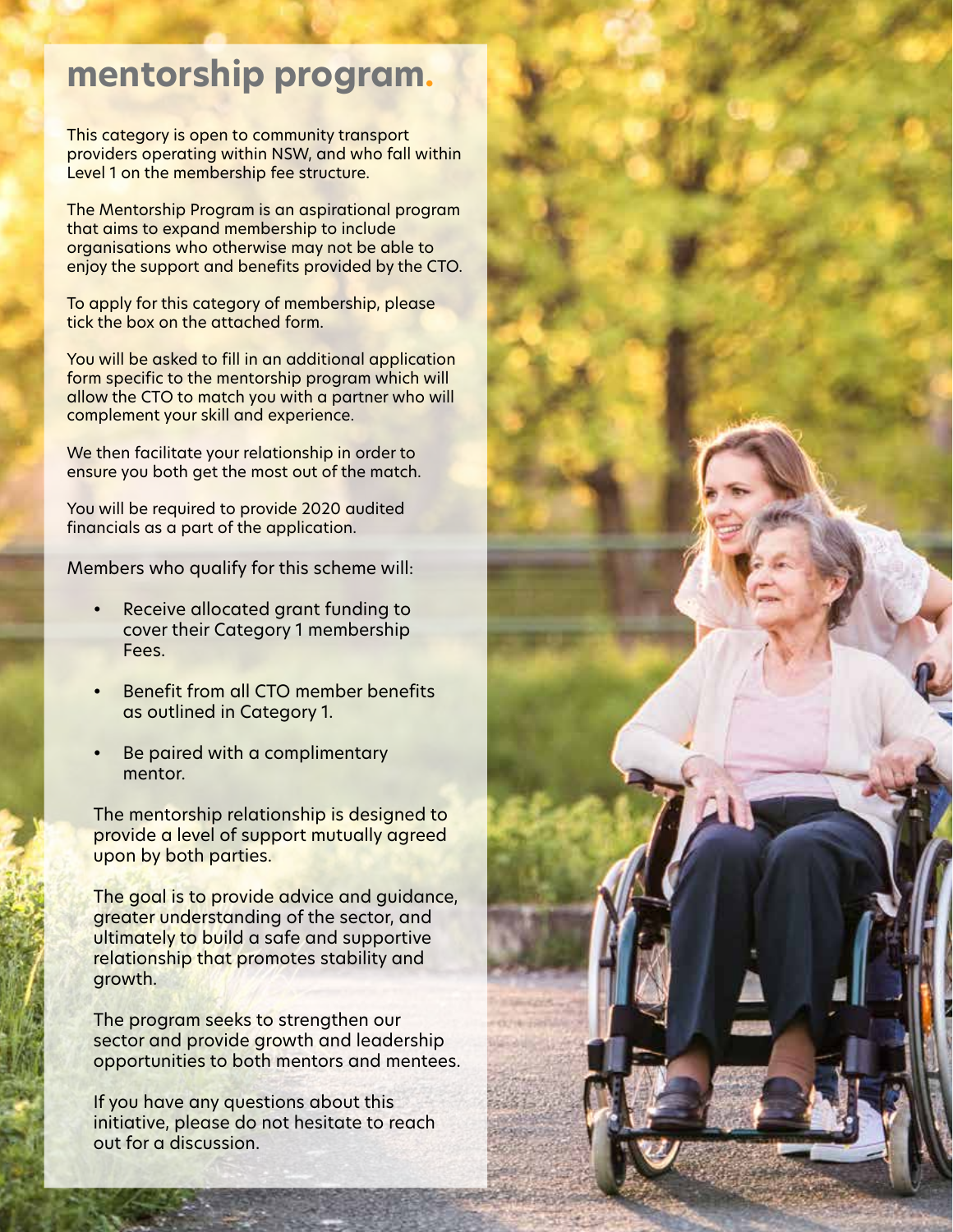#### **fee schedule.**

| Level   | <b>Annual Income</b> | Maximum Income | <b>Annual Fee</b> |
|---------|----------------------|----------------|-------------------|
| Level 1 |                      | $<$ \$150,000  | \$500             |
| Level 2 | \$150,000            | \$300,000      | \$950             |
| Level 3 | \$300,000            | \$500,000      | \$1650            |
| Level 4 | \$500,000            | \$1,500,000    | \$2750            |
| Level 5 | \$1,500,000          | \$3,000,000    | \$3250            |
| Level 6 | \$3,000,000+         |                | \$3750            |

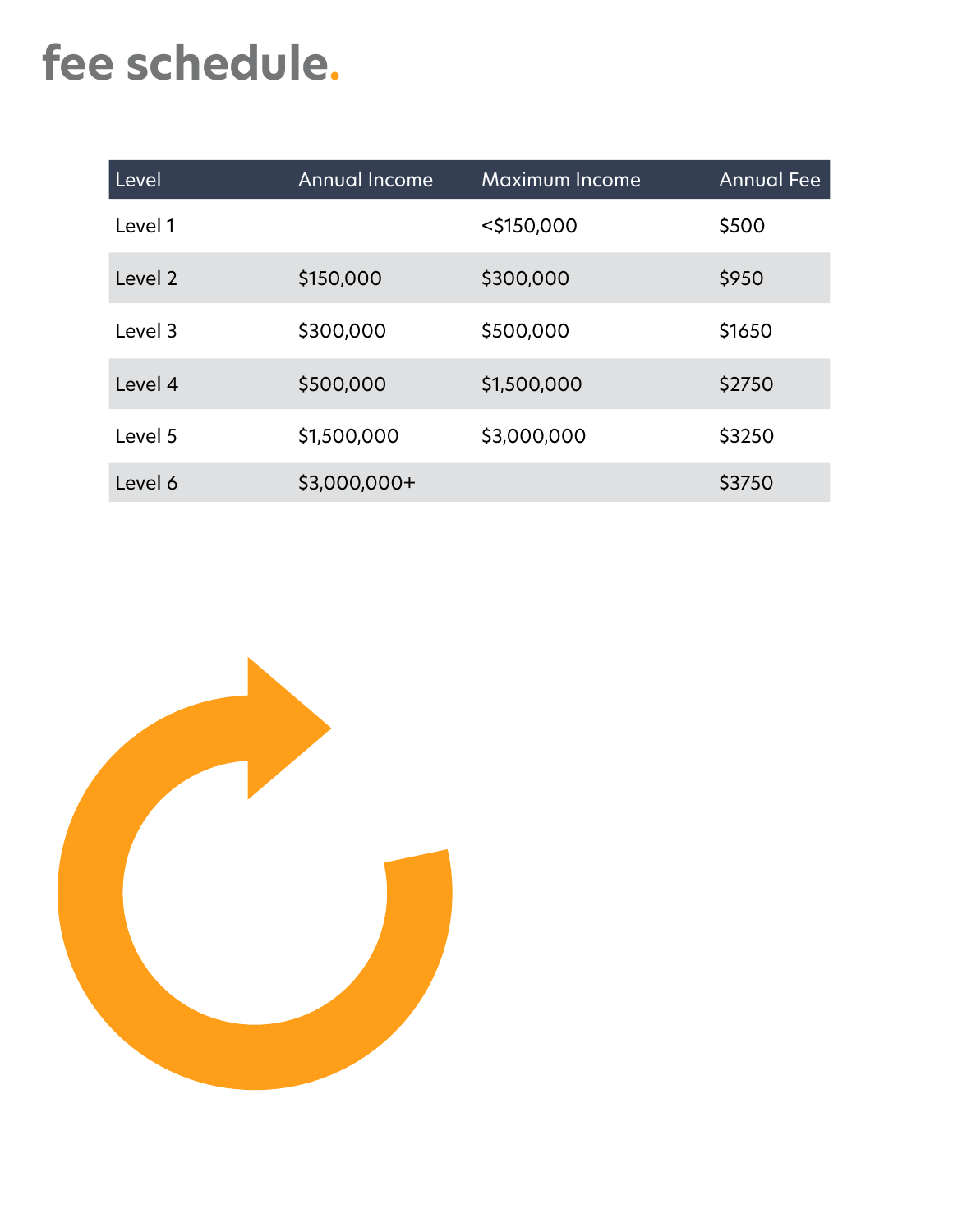### **how to join.**



If you are an existing member or want to join the CTO for the first time, fill in the membership form www.cto.org.au/join and pay online via credit card.

If you require an invoice or have any questions please contact us.

reception@cto.org.au www.cto.org.au 1300 672 286

Tara Russell, Executive Officer 0426 243 411 Vicki Taylor, Member Services & Project Officer 0426 818 911